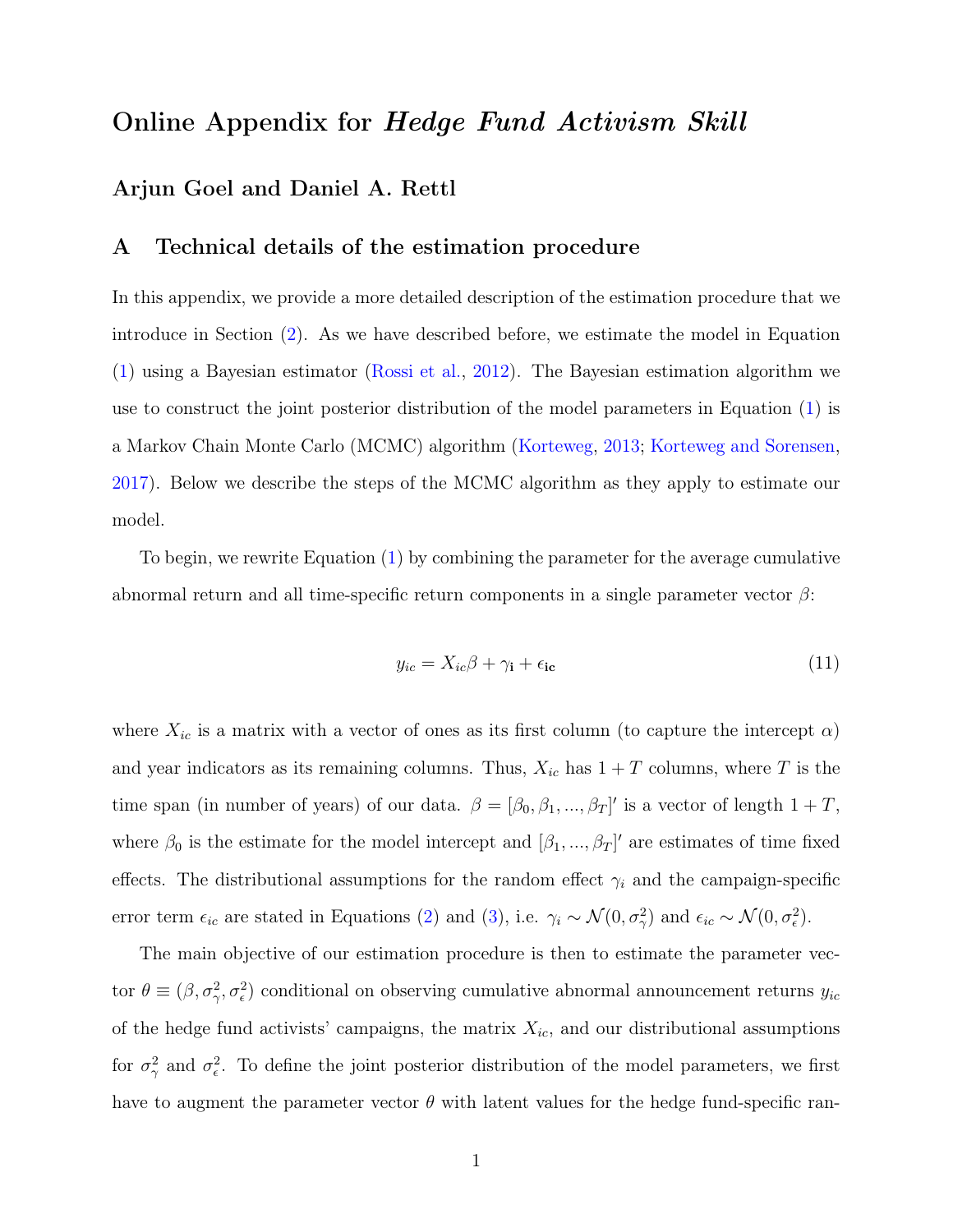dom effects  $\gamma_i$ . The joint posterior distribution of the model parameters is then defined as  $f(\theta, {\gamma_i}|Data)$ . The MCMC algorithm produces a set of draws from this joint posterior using the Gibbs sampling technique [\(Geman and Geman,](#page--1-7) [1984;](#page--1-7) [Gelfand and Smith,](#page--1-8) [1990;](#page--1-8) [Korteweg,](#page--1-3) [2013\)](#page--1-3).

The implementation of the MCMC algorithm (with Gibbs sampling) makes use of the Hammersley - Clifford theorem, and splits the joint posterior  $f(\theta, \{\gamma_i\}|Data)$ , into three complete conditional distributions, which are then sequentially sampled from. These three conditional distributions are: 1) the distribution of the variance of the campaign-specific error term  $(\sigma_{\epsilon}^2)$  and beta coefficients  $(\beta) - f(\beta, \sigma_{\epsilon}^2 | \sigma_{\gamma}^2, {\gamma_i}, Data);$  2) the distribution of hedge fund-specific latent random effects  $(\gamma_i) - f(\{\gamma_i\}|\theta, Data)$ ; and 3) the distribution of the variance of the hedge fund-specific random effect  $(\sigma_\gamma^2) - f(\sigma_\gamma^2|\beta, \sigma_\epsilon^2, {\gamma_i}, Data)$ . We sample from each of the distributions 1–3 sequentially, conditional on the most recent draw of the other parameters.

In the first step, sampling from the distribution of the variance of the campaign-specific error term and beta coefficients, we estimate a standard Bayesian regression. In particular, for each hedge fund activist i, the regression (likelihood) model takes the form

$$
y_i - W_i \gamma i = X_i \beta + \epsilon_i \tag{12}
$$

The above equation is stacked across the  $N$  hedge fund activists in the sample. Then,  $y = [y'_1, y'_2, ..., y'_N]'$  is a vector of stacked cumulative abnormal returns at the filing of a 13D for each campaign c initiated by a hedge fund activist i, across the  $N$  hedge fund activists in the sample. Thus the length of vector y is  $L = \sum_{i=1}^{N} c_i$  ( $c_i$ , which is the total number of campaigns per hedge fund activist i). The matrix  $W$ , is a  $L \times N$  matrix of indicator variables, with each column vector having ones in the rows corresponding to each hedge fund activist and zeros in all other rows. The vector  $\gamma = [\gamma_1, \gamma_2, ..., \gamma_N]'$  is a vector of length N, containing the hedge fund-specific random effect. To reiterate,  $X$  is a matrix with a vector of ones as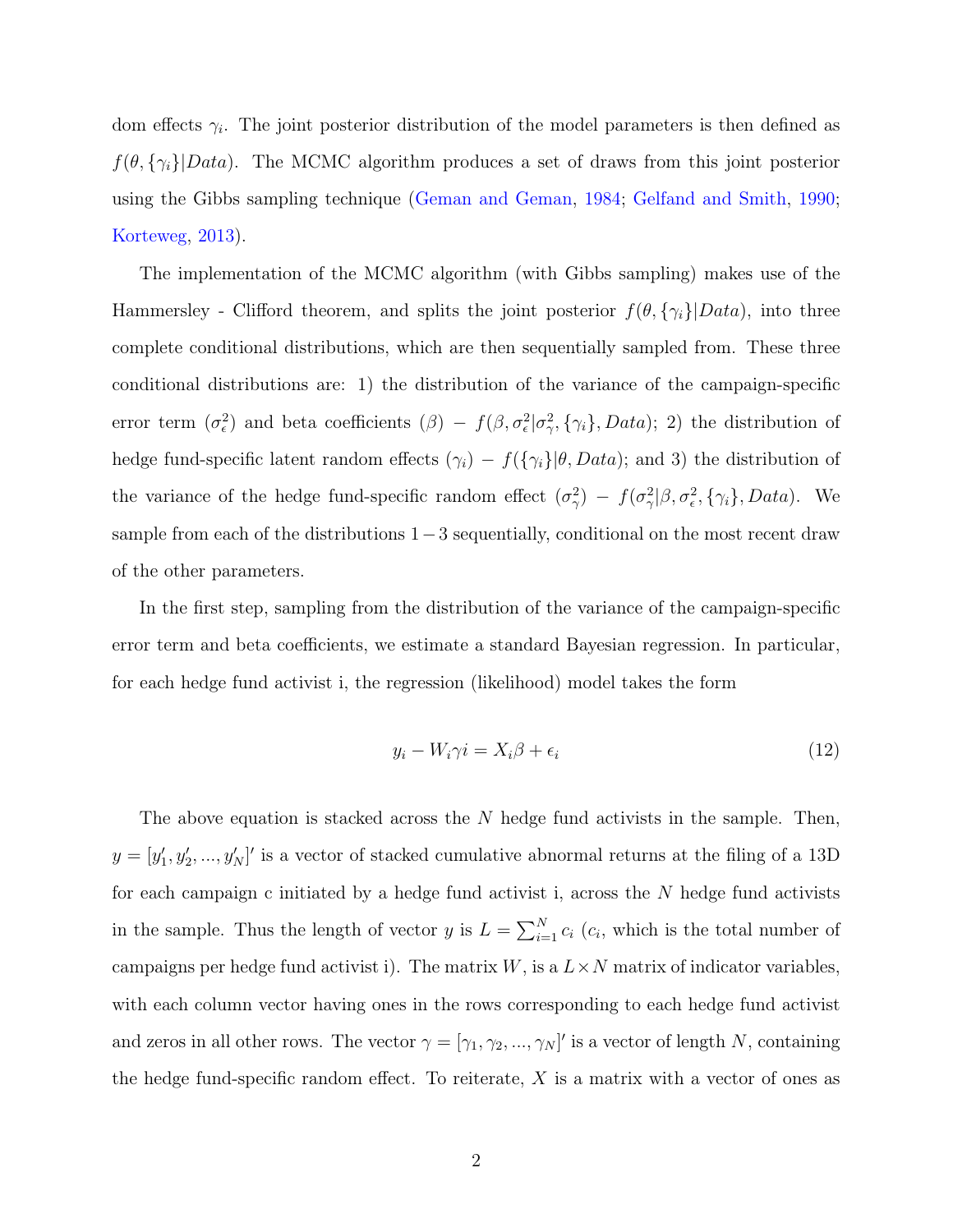its first column (to capture the model intercept) and year dummy vectors as its remaining columns. Thus, matrix X is a  $L \times (1+T)$  matrix, where T is the time span (in number of years) for the sample data.  $\beta = [\beta_0, \beta_1, ..., \beta_T]'$  is a vector of length  $1 + T$ , where  $\beta_0$  is the estimate for the model intercept, and  $[\beta_1, ..., \beta_T]'$  are estimates of time fixed effects. With the conjugate priors,

<span id="page-2-0"></span>
$$
\sigma_{\epsilon}^2 \sim \mathcal{IG}(a_0, b_0) \tag{13}
$$

and

<span id="page-2-1"></span>
$$
\beta|\sigma_{\epsilon}^2 \sim \mathcal{N}(\mu_0, \sigma_{\epsilon}^2 \Sigma_0^{-1})
$$
\n(14)

The posterior distribution of the model parameters  $\beta$  and  $\sigma_{\epsilon}^2$  is

<span id="page-2-2"></span>
$$
\sigma_{\epsilon}^2|Data \sim \mathcal{IG}(a, b) \tag{15}
$$

and

<span id="page-2-3"></span>
$$
\beta|\sigma_{\epsilon}^2, Data \sim \mathcal{N}(\mu, \sigma_{\epsilon}^2 \Sigma^{-1})
$$
\n(16)

where

$$
a = a_0 + L \tag{17}
$$

$$
b = b_0 + e'e + (\mu - \mu_0)' \Sigma_0 (\mu - \mu_0)
$$
\n(18)

$$
\mu = \Sigma^{-1} (X'(y - W\gamma) + \mu_0 \Sigma_0)
$$
\n(19)

 $\Sigma = X'X + \Sigma_0$  (20)

$$
e = y - W\gamma - X\beta \tag{21}
$$

We use diffuse prior distributions (Eq.  $(13)$  and  $(14)$ ) to simulate the draws from the posterior marginal distributions (Eq. [\(15\)](#page-2-2) and [\(16\)](#page-2-3)), so that the results are driven by our data and not our prior assumptions. As suggested by [Korteweg](#page--1-3) [\(2013\)](#page--1-3), we set the parameters of the conjugate prior in Eq. [\(13\)](#page-2-0) to  $a_0 = 2.1$  and  $b_0 = 0.15^2$ . This implies that the prior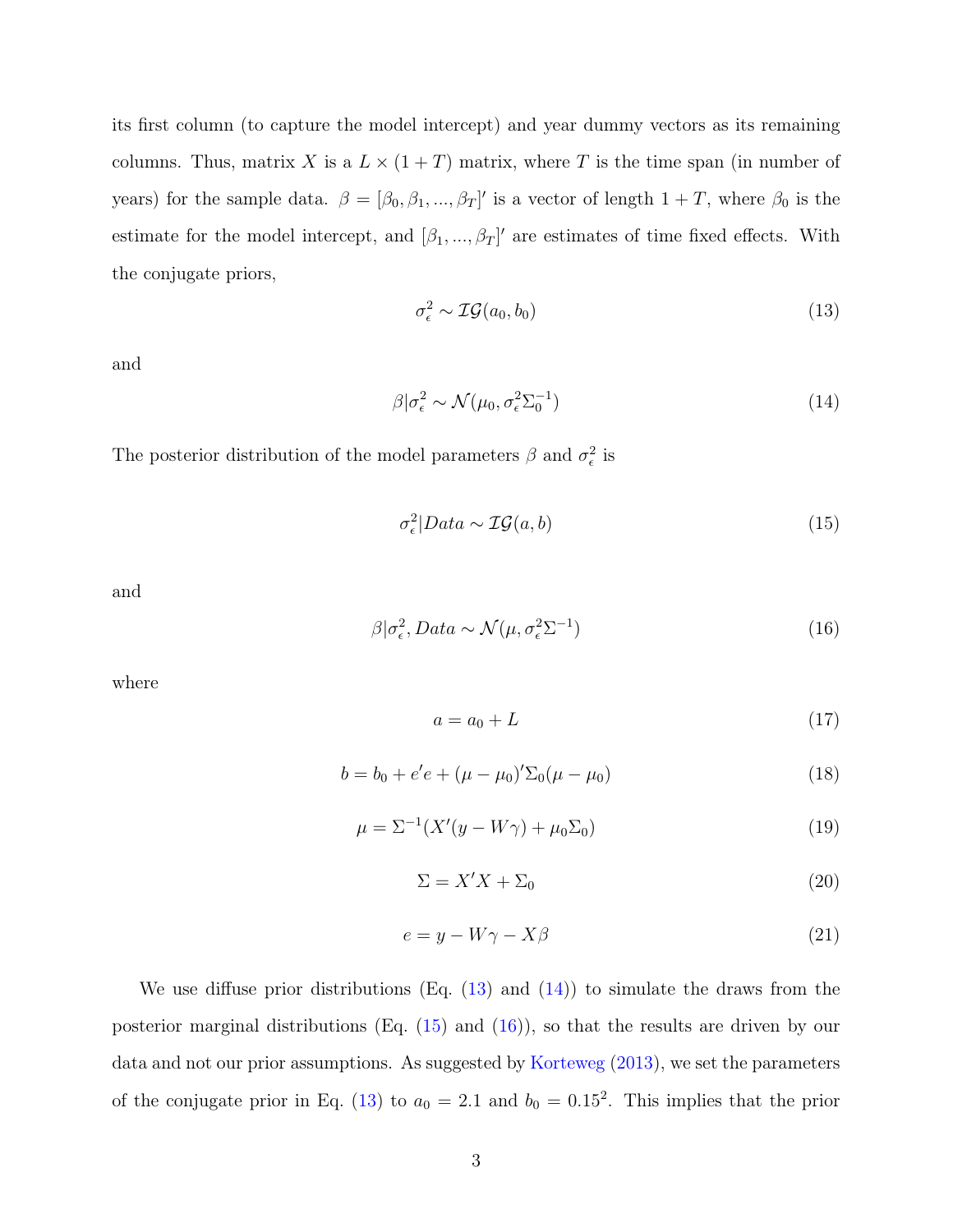belief about the expected value of  $\sigma_{\epsilon}$  is that  $E[\sigma_{\epsilon}] = 0.128$  and that the 99% credible interval for  $\sigma_{\epsilon}$  is 0.054 to 0.431. The parameters of the prior distribution of  $\beta$  (Eq. [\(14\)](#page-2-1)) are taken as  $\mu_0 = 0$  and  $\Sigma_0 = \frac{1}{10,000} \times \mathbb{1}_{1+T}$ . The matrix  $\mathbb{1}_{1+T}$  is a  $(1+T) \times (1+T)$  identity matrix. Thus the prior mean of  $\beta = 0$  and its standard deviation is  $100 \times \sigma_{\epsilon}$ .

Given the conditioning on parameters  $\beta$  and  $\sigma_{\epsilon}^2$  from the previous sampling step, now we draw the hedge fund-specific random effects  $\gamma_i$  by estimating the following regression (likelihood) model for each hedge fund activist i:

$$
y_i - X_i \beta = W_i \gamma i + \epsilon_i \tag{22}
$$

Given the prior in Eq. [\(2\)](#page--1-5), the posterior distribution of  $\gamma$  is;

$$
\gamma|\theta, Data \sim \mathcal{N}(\mu_{\gamma}, \sigma_{\epsilon}^2 \Omega^{-1})
$$
\n(23)

where;

$$
\Omega = W'W + \frac{\sigma_{\epsilon}^2}{\sigma_{\gamma}^2} \mathbb{1}_N \tag{24}
$$

$$
\mu_{\gamma} = \Omega^{-1}(W'(y - X\beta))\tag{25}
$$

 $\mathbb{1}_N$  is a  $N \times N$  identity matrix.

The prior distribution of  $\gamma$  (Eq. [\(2\)](#page--1-5)) has a mean of zero, hence all  $\gamma s$  are set to zero at the start of the algorithm. The parameter assumptions for the prior distribution of  $\sigma_{\gamma}^2$  are discussed in the next step.

Given the conditioning on parameters  $\beta$ ,  $\sigma_{\epsilon}^2$  and  $\gamma_i$ , which we have drawn in the previous two steps, we now draw the variance of hedge fund-specific random effects  $\sigma_{\gamma}^2$ . Using an inverse gamma prior

<span id="page-3-0"></span>
$$
\sigma_{\gamma}^2 \sim \mathcal{IG}(c_0, d_0) \tag{26}
$$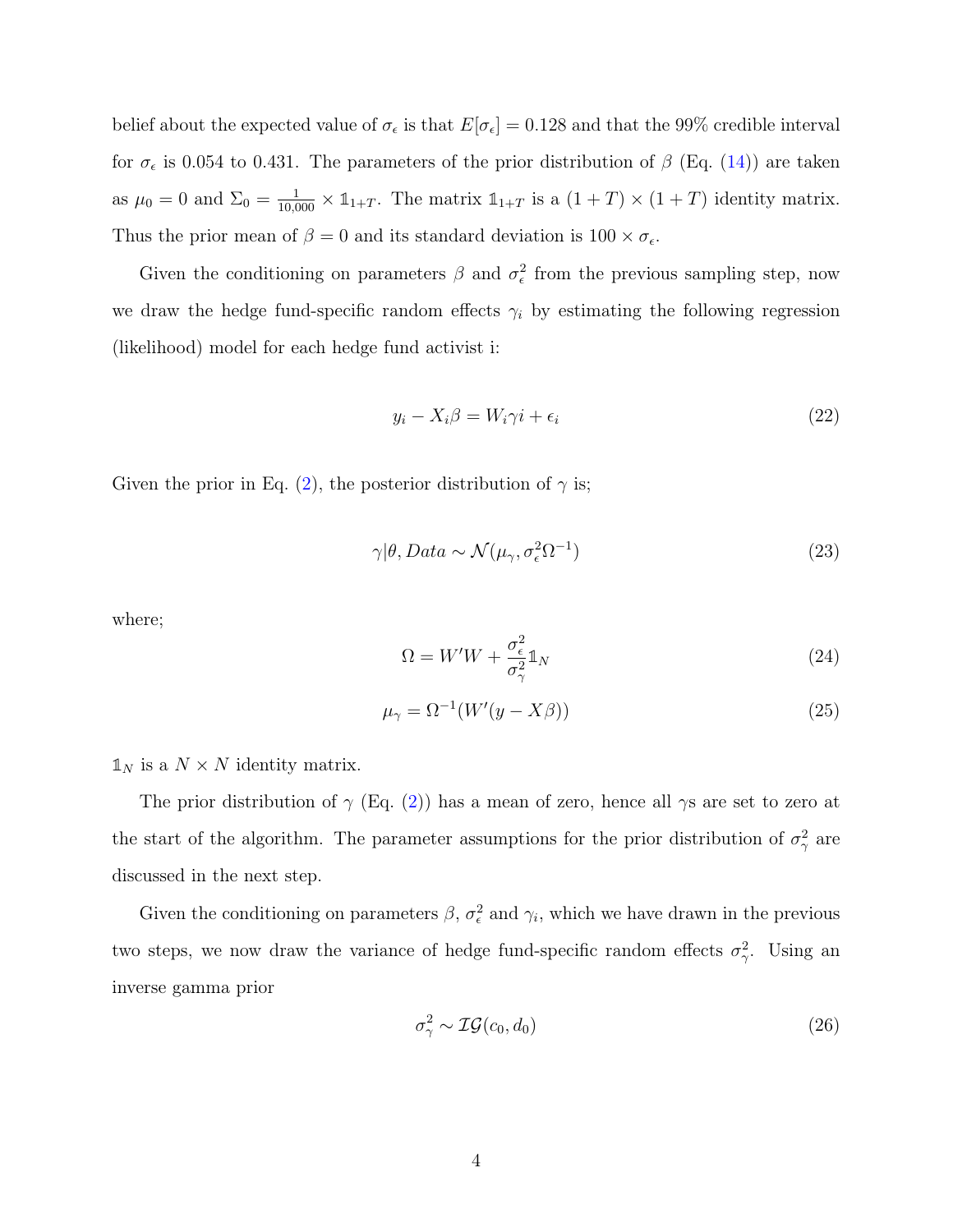the posterior distribution of  $\sigma_{\gamma}^2$  is

$$
\sigma_{\gamma}^{2}|\sigma_{\epsilon}^{2},\beta,\{\gamma_{i}\},Data \sim \mathcal{IG}(c,d)
$$
\n(27)

where

$$
c = c_0 + N \tag{28}
$$

$$
d = d_0 + \gamma' \gamma \tag{29}
$$

Similar to what we have done before, we set the parameters of the prior distribution of  $\sigma_{\gamma}^2$  $(Eq. (26))$  $(Eq. (26))$  $(Eq. (26))$  so that the prior itself is uninformative. We set the parameters of the conjugate prior in Eq. [\(26\)](#page-3-0) to  $c_0 = 2.1$  and  $d_0 = 0.15^2$ . This implies that the prior belief about the expected value of  $\sigma_{\gamma}$  is that  $E[\sigma_{\gamma}] = 0.128$  and that the 99% credible interval for  $\sigma_{\gamma}$  is 0.054 to 0.431.

After each complete cycle of sampling the parameters, we repeat the sampling cycle. The resulting sequence of parameter draws forms a Markov chain, whose stationary distribution is exactly the joint posterior  $f(\theta, \{\gamma_i\}|Data)$ . Given a sample of draws from this stationary distribution of the Markov chain, one can characterize the marginal posterior distributions of the model parameters  $f(\theta|Data)$  and the hedge fund-specific random effect  $f(\{\gamma_i\}|Data)$ . This is the essence of the MCMC algorithm using Gibbs sampling. In our analysis, we repeat the cycle of draws 100, 000 times to simulate the posterior distributions and record every  $10<sup>th</sup>$  draw from the posterior to characterize the marginal posterior distributions of model parameters  $\theta$  and  $\{\gamma_i\}$ .

This Bayesian estimation technique is useful in deriving the asymptotic distributions of our variance parameters and (nonlinear) functions of these parameter.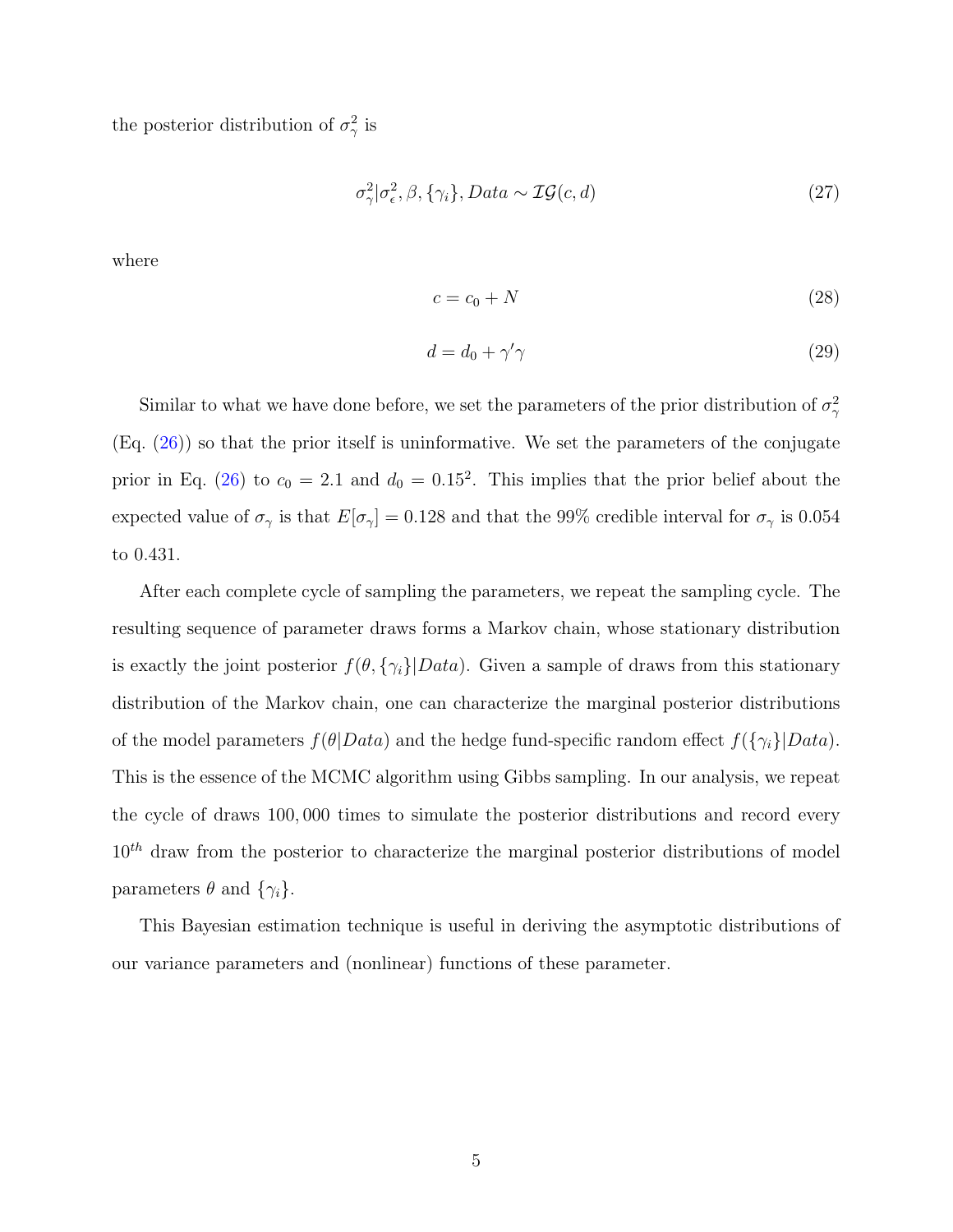#### B Estimating the speed of learning

In this appendix, we describe our estimation procedure to obtain the probability described by Equation  $(10)$ . To reiterate, Equation  $(10)$  describes the probability that hedge fund activist i's true value of skill,  $\gamma_i$ , lies above the  $P^{th}$  percentile of the distribution of  $\gamma$ , conditional on observing N cumulative abnormal announcement returns to campaigns of hedge fund activist i, and N cumulative abnormal announcement returns of the marginal  $P^{th}$  percentile hedge fund activist.

In order to construct that probability, we simulate a cross-section of 100 hedge fund activists that engage in 2 campaigns every year between 2001 and 2018. Hence, each of the 100 hedge fund activists undertakes a total of 36 campaigns, resulting in a simulated cross-section of 3, 600 campaigns. The cumulative abnormal announcement return for each simulated campaign is constructed according to Equation [\(1\)](#page--1-1), using the posterior estimate of the parameter vector  $\theta \equiv (\beta, \sigma_{\gamma}^2, \sigma_{\epsilon}^2)$  at the end of each of the 100,000 Markov chains. At the end of each Markov chain, each of the 100 simulated hedge fund activists receives a random draw of  $\gamma_i$  from the full posterior distribution of  $\gamma_i$ . Similarly, at the end of each Markov chain, each of the 3,600 simulated campaigns receive a random draw of  $\epsilon_{ic}$  from the full posterior distribution of  $\sigma_{\epsilon}$ . Thus, a new panel is simulated at the end of each Markov chain. This simulated panel then serves as the observed campaign history for the 100 hedge fund activists at the end of each Markov chain. Given this simulated panel, we can construct the probability described by Equation [\(10\)](#page--1-9) for each of the 100 hedge fund activists at the end of each Markov chain over their full observed history of campaigns. We then report the average probability across the 100 simulated activists, over the 100, 000 Markov chains, for each incremental campaign (1 to 36) over the campaign history in Figure [3.](#page--1-10)

### C Measuring campaign specialization

This appendix provides an example of how to calculate our third measure of campaign specialization. Let us begin by considering an activist that uses campaign tactics as described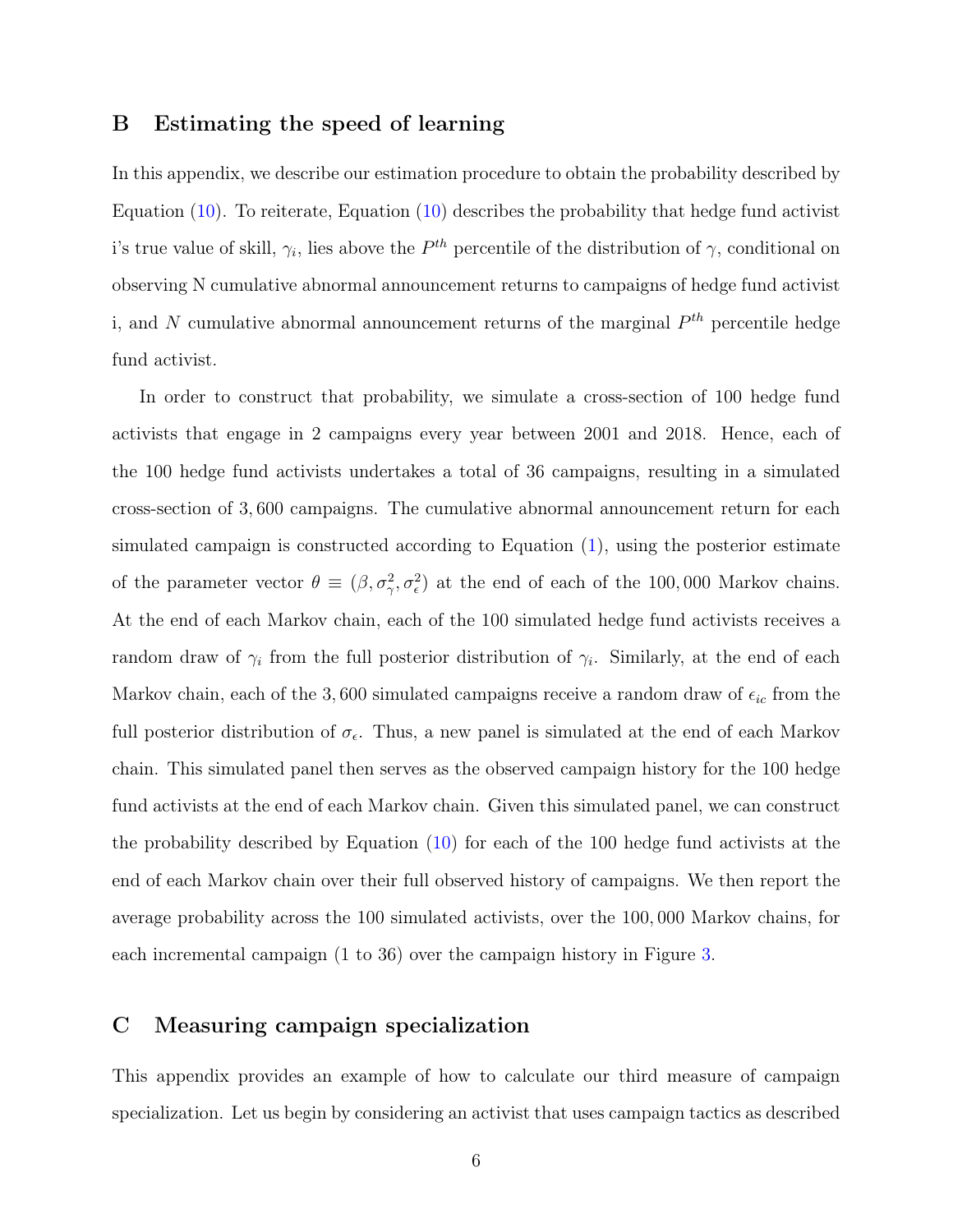in Online Appendix Table [OA2.](#page-13-0) The table reports tactic clusters, i.e. we have grouped individual tactics into the tactic clusters of Appendix Table [A1.](#page--1-11) With the information of Online Appendix Table [OA2,](#page-13-0) we first compute the usage frequencies for each tactic cluster across the activist's set of campaigns. In our case, the first cluster occurs once, the second cluster occurs seven times, etc. We summarize the frequencies in an array of cluster-frequency pairs:  $\{(1, 1), (2, 7), (3, 3), (4, 4), (5, 1), (6, 3), (7, 3), (8, 3), (9, 0)\}.$ 

In a second step, we then rank-order the array of cluster-frequency pairs and assign a rank order number to each pair. The result is an array of rank-order-number-clusterfrequency triplets:  $\{(1, 2, 7), (2, 4, 4), (3, 3, 3), (4, 6, 3), (5, 7, 3), (6, 8, 3), (7, 1, 1), (8, 5, 1)\}.$  For each activist, we then compute an average tactic score as the sum-product of the rank order number scores and the cluster frequencies, scaled by the sum of the cluster frequencies. In particular, for our example, the average tactics score  $(ATS)$  is:

$$
\mathcal{ATS} = \frac{1 \times 7 + 2 \times 4 + 3 \times 3 + 4 \times 3 + 5 \times 3 + 6 \times 3 + 7 \times 1 + 8 \times 1}{7 + 4 + 3 + 3 + 3 + 3 + 1 + 1} \tag{30}
$$

In the third step, we compute tactics scores  $(TS)$  for each of the activist's campaigns. These are defined as the numerator of the average tactics score, i.e. the sum-product of the rank order number scores and the cluster frequencies, computed separately for each campaign. For example, the second campaign of our activist (Campaign ID 2) gives us:

$$
\mathcal{TS} = 1 \times 1 + 3 \times 1 + 8 \times 1 + 5 \times 1 = 16 \tag{31}
$$

We find a tactics score for each campaign of the activist, and then calculate the sum of the squared deviations of each activist's campaign-specific tactic scores  $TS_c$  from the activistspecific average tactic score  $(ATS)$ . Finally, we convert this sum of squared deviations into a standard deviation, which becomes our third measure of activist-specific campaign specialization. Higher values of the measure indicate that an activist's choice of tactics vary more from its average tactical pattern (the activist is more flexible in the means used). In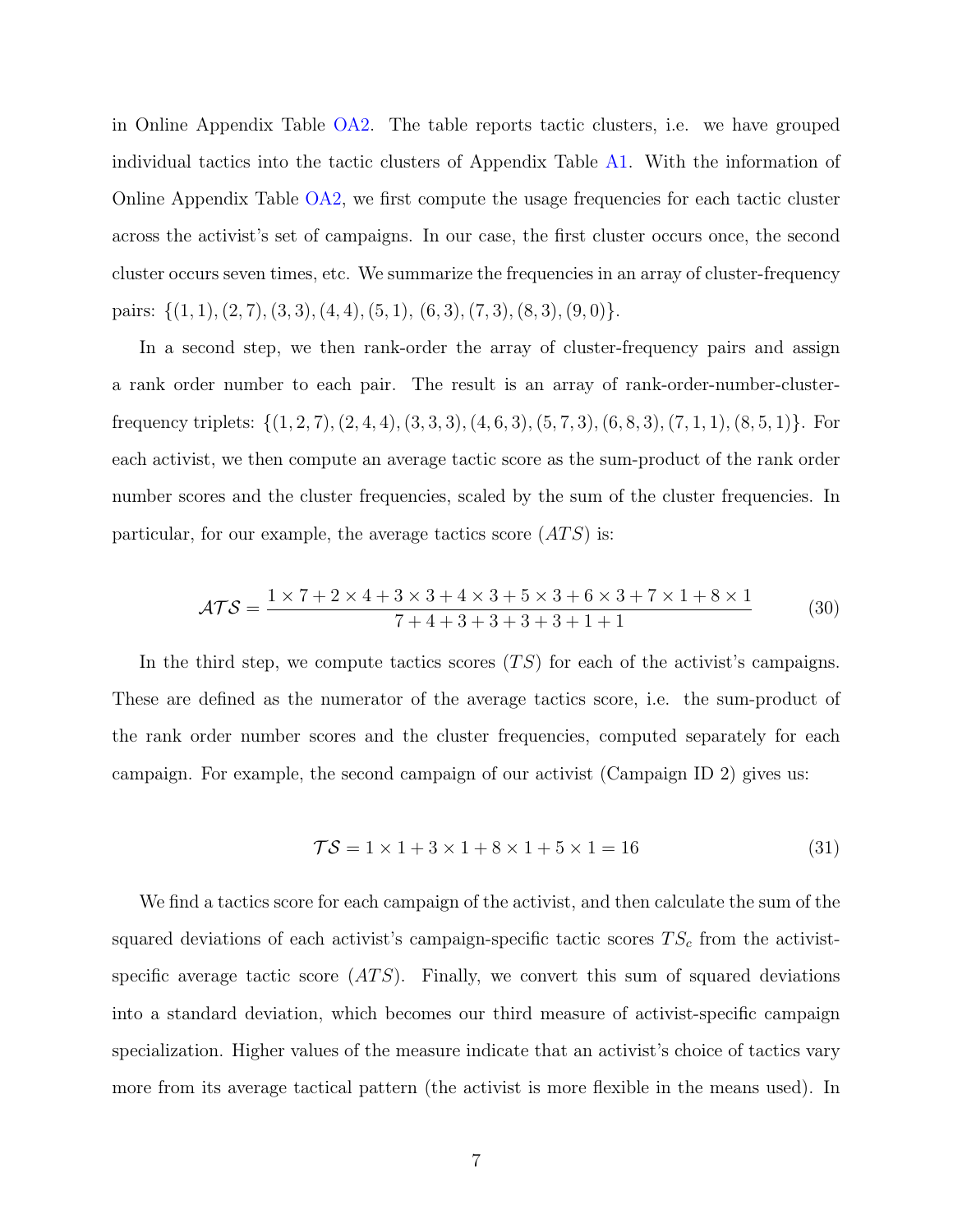contrast, smaller values of the measure indicate that the activist deviates less in its choice of tactics from its average tactical pattern (the activist uses a more standardized approach).

## D Constructing buy-and-hold abnormal returns

The first step in in constructing long-term buy-and-hold abnormal returns is the construction of reference portfolios [\(Lyon et al.](#page--1-12) [\(1999\)](#page--1-12)). We start with with all NYSE/AMEX/Nasdaq firms with available data on the monthly return files extracted from CRSP for the period January 1996 through December 2018. We delete the firm-month returns on securities identified by CRSP as other than ordinary common shares (CRSP share codes 10 and 11). 70 Reference portfolios are then formed on the basis of firm size and book-to-market ratios as follows.

We construct 14 size reference portfolios as follows:

- 1. Calculate firm size (market value of equity calculated as price per share multiplied by shares outstanding) in June of each year for all firms.
- 2. In June of year t, rank all NYSE firms on the basis of firm size and form size decile portfolios based on these rankings.
- 3. AMEX and Nasdaq firms are placed in the appropriate NYSE size decile based on their June market value of equity.
- 4. Then, further partition the smallest size decile, decile one, into quintiles on the basis of size rankings of all firms (without regard to exchange) in June of each year. This is done because approximately 50% of all firms fall in the smallest size decile.

Next we construct 5 book-to-market reference portfolios as follows:

1. Calculate a firm's book-to-market ratio using the book value of common equity (ceqq) divided by the market value of common equity in December of year  $t - 1$ .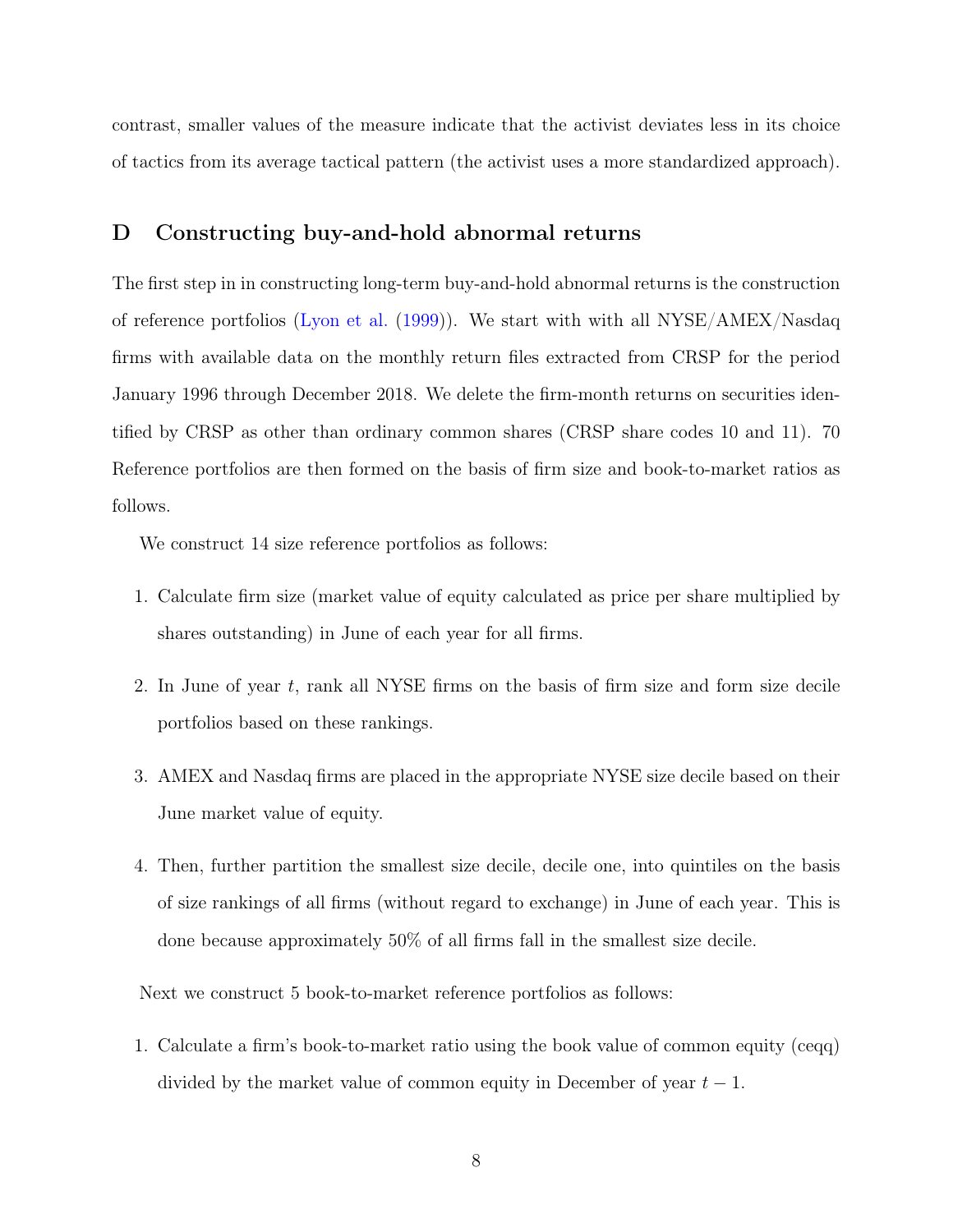2. Each size portfolio is then further partitioned into five book-to-market quintiles (without regard to exchange) in June of year t, based on the  $t-1$  book-to-market ratios of the constituent firms of respective size deciles.

Once the universe of firms is sorted in these 70 buckets, we calculate 3-, 6-, and 9-month buy-and-hold returns for the size and book-to-market reference portfolios. This involves first compounding the returns on individual securities constituting the portfolio and then summing across securities.

$$
R_{ps\tau}^{bh} = \sum_{i=1}^{n_s} \frac{\left[ \prod_{t=s}^{s+\tau} (1 + R_{it}) \right] - 1}{n_s} \tag{32}
$$

where  $R_{ps\tau}^{bh}$  is the buy-and-hold return for reference portfolio p in month s for holding period  $\tau$ ,  $R_{it}$  is the return for portfolio security i at time  $t$  ( $s \le t \le \tau$ ) and  $n_s$  is the number of securities in the reference portfolio in month s. Calculating buy-and-hold abnormal returns in this fashion removes the the new listing and rebalancing biases (as discussed in [Barber](#page--1-13) [and Lyon](#page--1-13) [\(1997\)](#page--1-13), [Kothari and Warner](#page--1-14) [\(1997\)](#page--1-14)).

Then the long-horizon buy-and-hold abnormal returns are calculated for each target firm in the activist campaign sample as:

$$
AR_{i\tau} = R_{i\tau} - R_{pi\tau}^{bh} \tag{33}
$$

where  $R^{bh}_{pir}$  is the buy-and-hold return (over holding period  $\tau$ ) on a size/book-to-market reference portfolio for target firm i;  $R_{i\tau}$  is the buy-and-hold return for target firm i over holding period  $\tau$  and  $AR_{i\tau}$  is the buy-and-hold abnormal return from holding this target firm for a period  $\tau$ . All these return variables are calculated for every month s in the sample data.

Using the buy-and-hold abnormal return  $AR_{i\tau}$  for each target firm in the activist campaign sample, we can calculate the average buy-and-hold abnormal return  $(BHAR)$  as: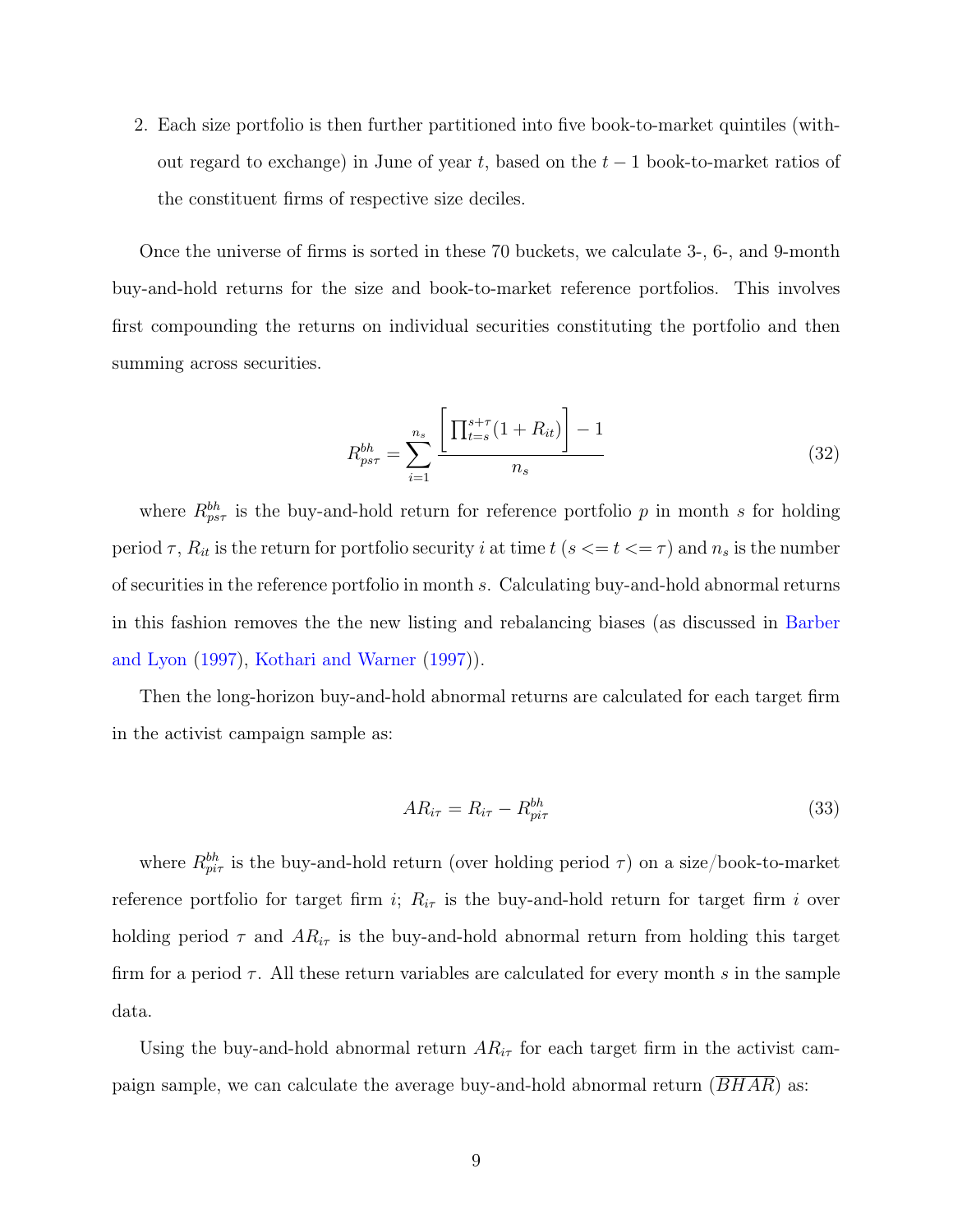$$
\overline{BHAR}_{m\tau} = \frac{1}{n_m} \sum_{i=1}^{n_m} AR_{im\tau}
$$
\n(34)

where  $BHAR_{m\tau}$  is the average buy-and-hold abnormal return (over holding period  $\tau$ ) for all campaigns that are initiated by the top quintile activists in year (t);  $AR_{im\tau}$  is the individual buy-and-hold abnormal return (over holding period  $\tau$ ) for target firms of top quintile activists in year (t) and  $n_m$  is the total number of campaigns initiated by the top quintile activists in year  $(t)$ . In this way we calculate the 3-, 6-, and 9-month average buyand-hold abnormal return  $B H A R_{m\tau}$  for activist campaigns that are initiated by the top quintile activists in year  $(t)$ .

The ranking of activists into quintiles is based on two strategies. In the first strategy we rank the activists into quintiles based on their skill  $(\gamma)$  estimated using the Markov Chain Monte Carlo (MCMC) Bayesian estimation algorithm. The estimated  $\gamma$  used for this ranking is based on  $CAR[-10, +1]$  using the "Fama-French 3-Factor Model". This ranking is constructed every year  $(t-1)$  based on all available data till that year  $(t-1)$ . In the second strategy we rank the activists into quintiles based on the average CAR for each activist. The average CARs are the  $CAR[-10, +1]$  using the "Fama-French 3-Factor Model". This ranking is also constructed every year  $(t-1)$  based on all available data till that year  $(t-1)$ .

[Barber and Lyon](#page--1-13) [\(1997\)](#page--1-13) document that long-horizon buy-and-hold abnormal returns are positively skewed, which causes t-statistics to be negatively biased. To eliminate this skewness bias [Lyon et al.](#page--1-12) [\(1999\)](#page--1-12) suggest the use of a bootstrapped skewness-adjusted tstatistic to test the significance of the average buy-and-hold abnormal return  $BHAR_{m\tau}$ .

The skewness-adjusted t-statistic,  $t_{sa}$ , (developed by [Johnson](#page--1-15)  $(1978)$ ), is calculated as:

$$
t_{sa} = \sqrt{n_m} \left( S + \frac{1}{3} \hat{\gamma} S^2 + \frac{1}{6n_m} \hat{\gamma} \right) \tag{35}
$$

where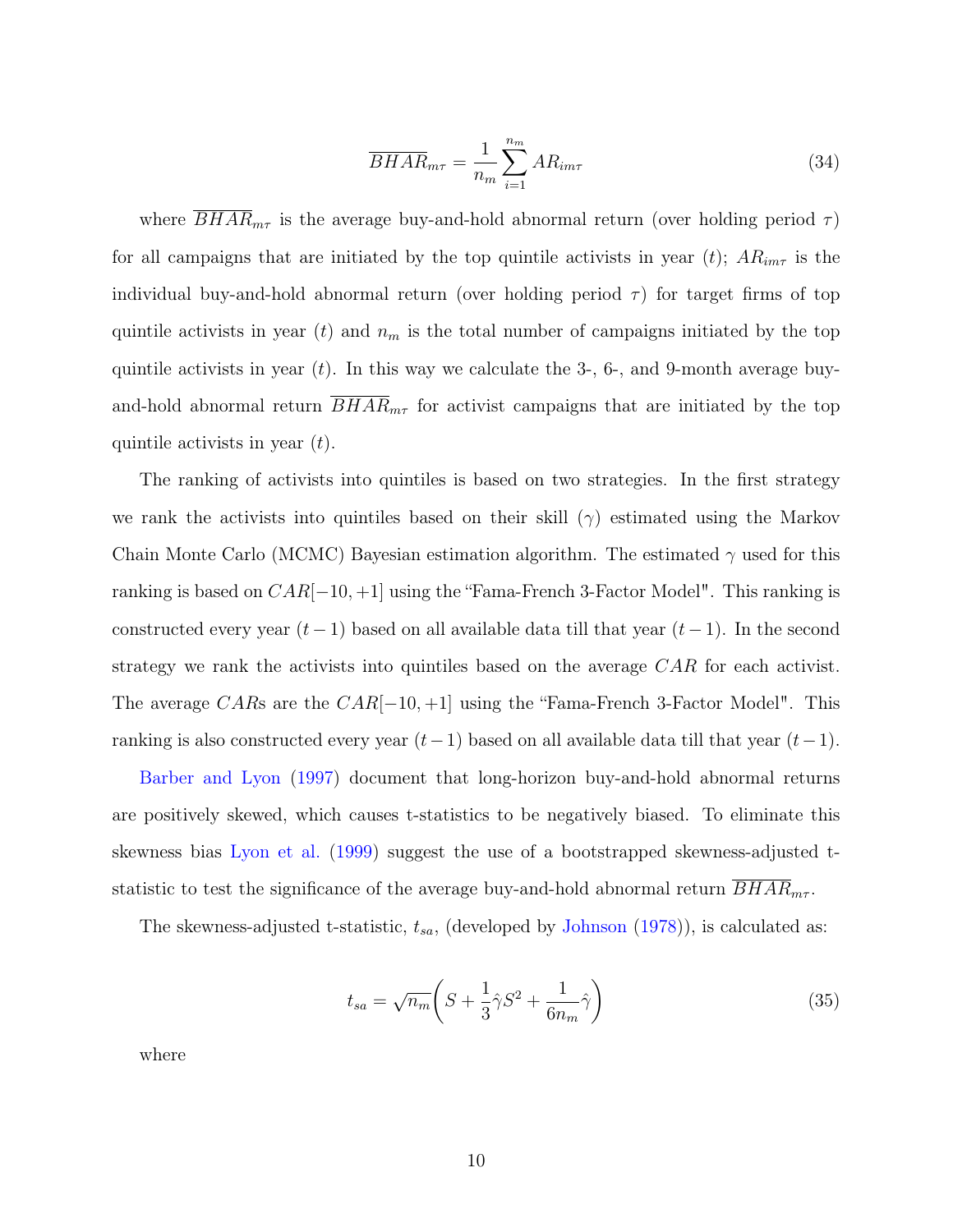$$
S = \frac{\overline{BHAR}_{m\tau}}{\sigma_{(AR_{im\tau})}}
$$

$$
\hat{\gamma} = \frac{\sum_{i=1}^{n_m} (AR_{im\tau} - \overline{BHAR}_{m\tau})^3}{n_m \sigma_{(AR_{im\tau})}^3}
$$

and,  $\sigma_{(AR_{im\tau})}$  is the cross-sectional sample standard deviation of abnormal returns for the sample of  $n_m$  firms.

[Lyon et al.](#page--1-12) [\(1999\)](#page--1-12) document that the bootstrapped application of this skewness-adjusted t-statistic yields well specified test statistics. Bootstrapping the t-statistic involves drawing 1,000 resamples, of size  $n_b = n_m/4$ , from the original sample. The skewness-adjusted tstatistic  $(t_{sa})$  is then calculated for each of these 1,000 bootstrapped resamples. Next, the critical values  $(x_l^*$  and  $x_u^*$ ), for the skewness-adjusted t-statistic  $(t_{sa})$ , to reject the null hypothesis that the average long-run buy-and-hold abnormal return  $(\overline{BHAR}_{m\tau})$  is zero, at the  $\alpha$  significance level, are determined. These critical values are ascertained from the distribution of the 1, 000 values of the skewness-adjusted t-statistic calculated for each of the 1, 000 bootstrapped resamples, by solving the equation below:

$$
Pr[t_{sa}^{bootstrapped} \le x_l^*] = Pr[t_{sa}^{bootstrapped} \ge x_u^*] = \frac{\alpha}{2}
$$
\n(36)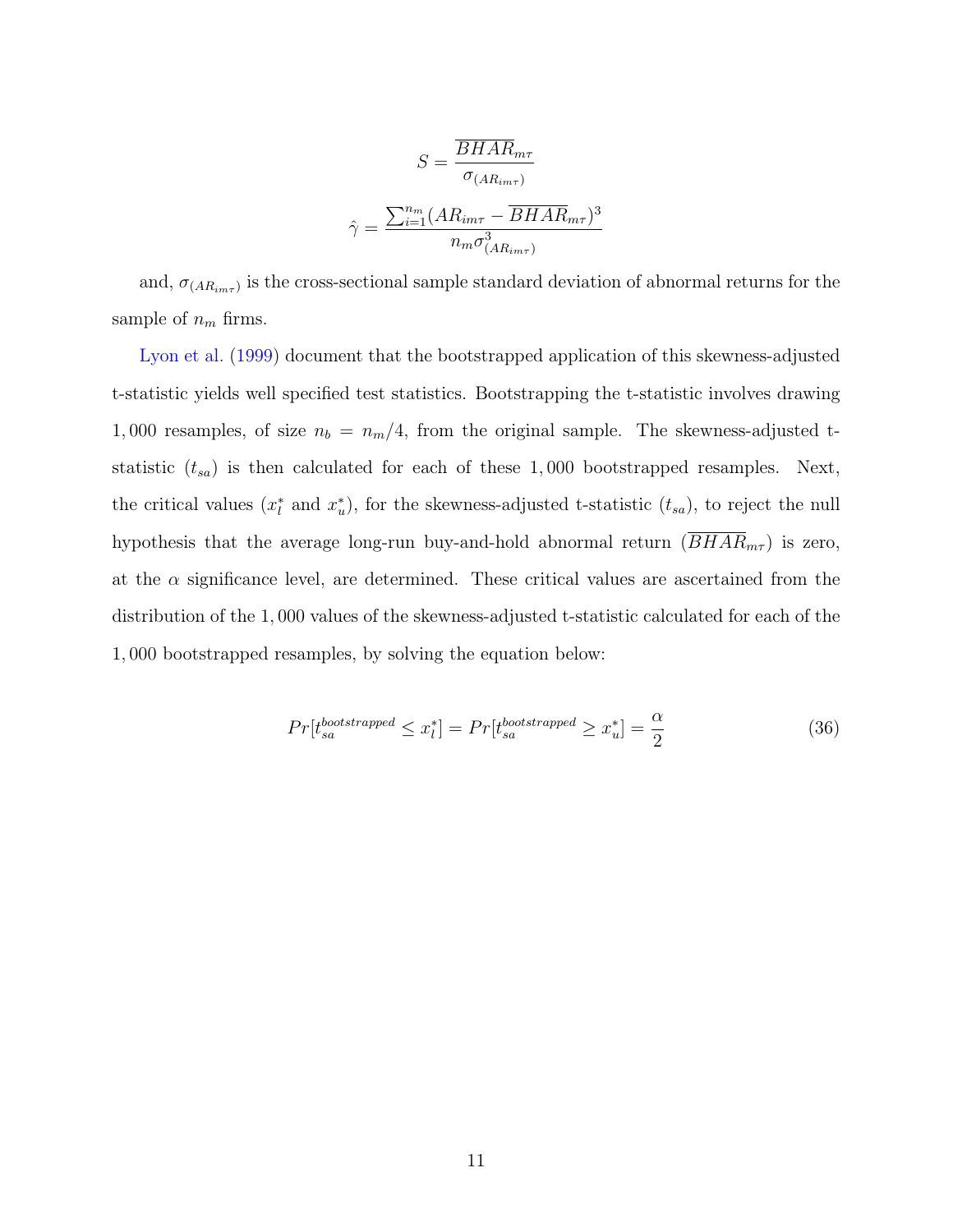

#### Figure OA1: Number of Hedge Fund Activists per Year

This figure compares the annual number of hedge fund activist between our sample and a sample that uses the same data collection procedure and estimation methods as in [Brav et al.](#page--1-16) [\(2008\)](#page--1-16) and [Brav et al.](#page--1-17) [\(2010\)](#page--1-17). This updated sample is provided on Alon Brav's website. The bar chart represents our sample, which is based on Shark Repellent's hedge fund activism data from 2001 - 2018. Each activist in our sample initiates at least one campaign in a given year, which we observe through the respective Schedule 13D filing. The dashed line represents the updated sample of [Brav et al.](#page--1-16) [\(2008\)](#page--1-16) and [Brav et al.](#page--1-17) [\(2010\)](#page--1-17), which is available from 2001 to 2016.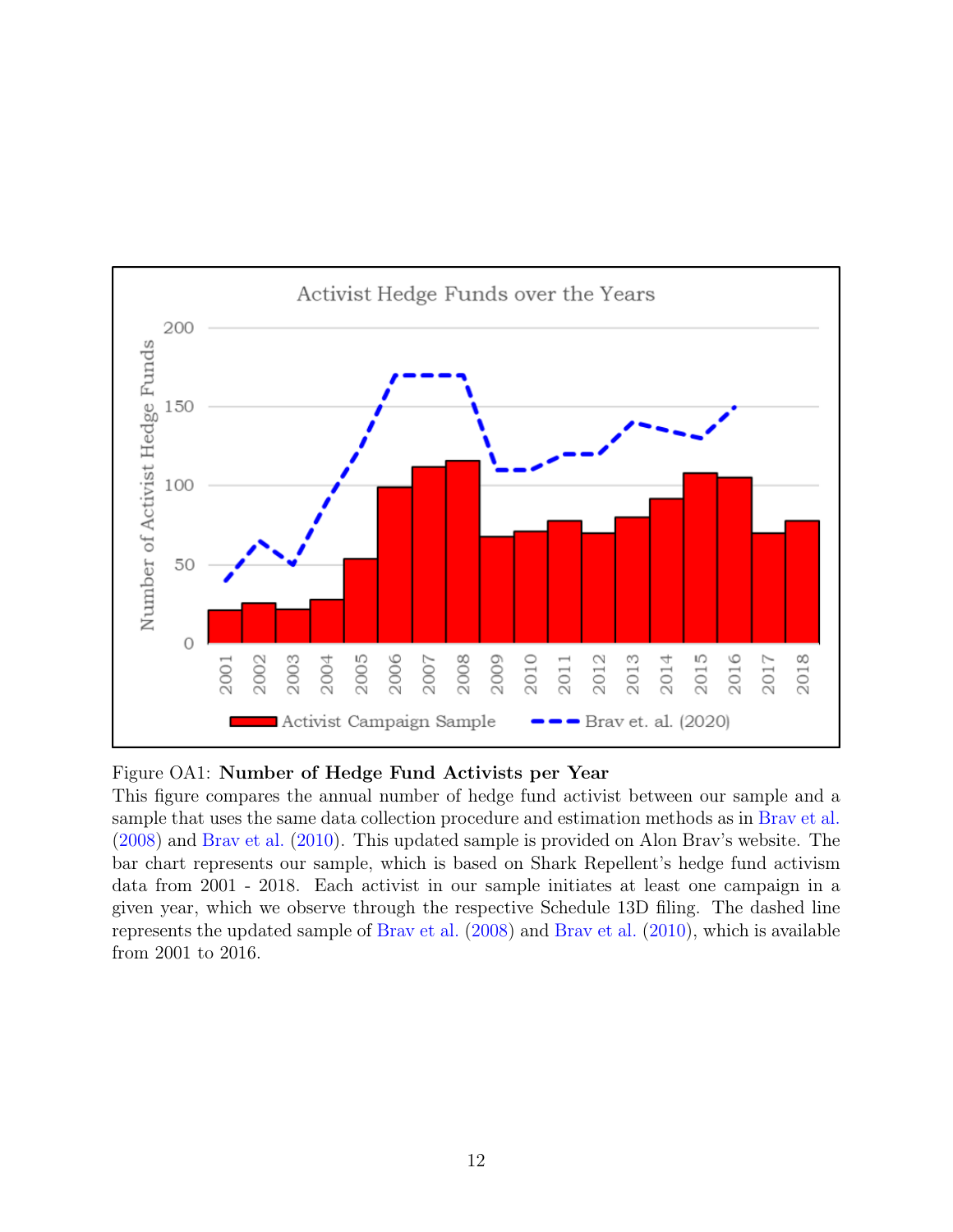|                                                   | ribution characteristics of the average cumulative abnormal return $(CAAR)$ across all | $\pm$ 413 hedge fund activists in the sample. In Panel A CAARs are based on cumulative |  |
|---------------------------------------------------|----------------------------------------------------------------------------------------|----------------------------------------------------------------------------------------|--|
|                                                   |                                                                                        |                                                                                        |  |
|                                                   |                                                                                        |                                                                                        |  |
|                                                   |                                                                                        |                                                                                        |  |
|                                                   |                                                                                        |                                                                                        |  |
|                                                   |                                                                                        |                                                                                        |  |
|                                                   |                                                                                        |                                                                                        |  |
|                                                   |                                                                                        |                                                                                        |  |
|                                                   |                                                                                        |                                                                                        |  |
| bnormal Returns $(CAAR)$ for Hedge Fund Activists |                                                                                        |                                                                                        |  |
|                                                   |                                                                                        |                                                                                        |  |
|                                                   |                                                                                        |                                                                                        |  |
|                                                   |                                                                                        |                                                                                        |  |
|                                                   |                                                                                        |                                                                                        |  |
|                                                   |                                                                                        |                                                                                        |  |
|                                                   |                                                                                        |                                                                                        |  |
|                                                   |                                                                                        |                                                                                        |  |
|                                                   |                                                                                        |                                                                                        |  |
|                                                   |                                                                                        |                                                                                        |  |
|                                                   |                                                                                        |                                                                                        |  |
|                                                   |                                                                                        |                                                                                        |  |
|                                                   |                                                                                        |                                                                                        |  |
|                                                   |                                                                                        |                                                                                        |  |
|                                                   |                                                                                        |                                                                                        |  |
| Table OA1: Cumulative Average A                   | This table reports the (observed) dist:                                                | campaigns undertaken by each of the                                                    |  |
|                                                   |                                                                                        |                                                                                        |  |

| This table reports the (observed) distribution characteristics of the average cumulative abnormal return $(CAAR)$ across all | campaigns undertaken by each of the 413 hedge fund activists in the sample. In Panel A $CAARs$ are based on cumulative | abnormal returns ( $CARS$ ) calculated using the "Market Model" of expected returns. In Panel B $CAARs$ are based on cumulative | abnormal returns ( $CARS$ ) calculated using the "Market-Adjusted Model" of expected returns. The $CAARs$ are reported for the | event windows $[-1, +1]$ , $[-10, +5]$ , and $[-20, +20]$ . Column 2 gives the number of observations $(N)$ . Columns 3 and | 4 report the mean and standard deviation; Columns 5 through 11 give the $1^{st}$ , $10^{th}$ , $25^{th}$ , Median, $75^{th}$ , $90^{th}$ and $99^{th}$ percentiles | for the distribution of $CAARs$ . |  |
|------------------------------------------------------------------------------------------------------------------------------|------------------------------------------------------------------------------------------------------------------------|---------------------------------------------------------------------------------------------------------------------------------|--------------------------------------------------------------------------------------------------------------------------------|-----------------------------------------------------------------------------------------------------------------------------|--------------------------------------------------------------------------------------------------------------------------------------------------------------------|-----------------------------------|--|
|                                                                                                                              |                                                                                                                        |                                                                                                                                 |                                                                                                                                |                                                                                                                             |                                                                                                                                                                    |                                   |  |

| ;<br>>td<br>$\mathfrak{D}$<br>Tear<br>$\widehat{\mathfrak{D}}$<br>$\mathbf{\mathcal{L}}$<br>l | 25%<br>$10\%$<br>$1\%$ | (10)<br>$75\%$<br>(9)<br>$50\%$ (8)<br>$\widetilde{C}$<br>$\odot$<br>Σ,<br>$\sum_{i=1}^{n}$ |  |
|-----------------------------------------------------------------------------------------------|------------------------|---------------------------------------------------------------------------------------------|--|
|                                                                                               |                        |                                                                                             |  |
|                                                                                               |                        |                                                                                             |  |
|                                                                                               |                        |                                                                                             |  |
|                                                                                               |                        |                                                                                             |  |
|                                                                                               |                        |                                                                                             |  |
|                                                                                               |                        |                                                                                             |  |
|                                                                                               |                        |                                                                                             |  |

 $L_{\alpha}L_{\alpha}M_{\alpha}J_{\alpha}I$ Panel A: Cumulative Average Abnormal Return [CAAR] - Market Model  $\overline{M}_{\alpha}$  $M$   $(0,0)$  $\overline{J}$   $D_{\alpha}t_{\alpha}$  $\overline{1}$  $\ddot{\phantom{0}}$ Ń  $\zeta$  $\overline{a}$  $\mathbf{r}$ 

| Fanel A: Uumulatuve Average Abnormal Keturn  U'AAK  - Market Model         |     |          |                |            |            |           |          |           |           |           |
|----------------------------------------------------------------------------|-----|----------|----------------|------------|------------|-----------|----------|-----------|-----------|-----------|
| $CAAR[-1,+1]$                                                              | 413 | 3.96%    | $15.89\%$      | $-17.06\%$ | $-2.78%$   | $0.17\%$  | $2.34\%$ | 5.77%     | $11.20\%$ | 34.15%    |
|                                                                            |     | $4.61\%$ | 21.24%         | $-54.13%$  | $-8.89%$   | $-1.27%$  | 3.56%    | $9.25\%$  | 18.93%    | 41.36%    |
| $\begin{array}{c} CAAR[-10,+1]\\ CAAR[-10,+5] \end{array}$                 | 413 | 5.83%    | 22.18%         | $-34.25%$  | $-8.65%$   | $-1.69%$  | 4.36%    | 11.74%    | 22.37%    | 52.04%    |
| $CAAR[-20,+20]$                                                            |     | 7.59%    | 25.78%         | $-51.32\%$ | $-13.70\%$ | $-0.88%$  | 6.73%    | 14.77%    | 27.08%    | 68.10%    |
| Panel B: Cumulative Average Abnormal Return [CAAR] - Market Adjusted Model |     |          |                |            |            |           |          |           |           |           |
| $CAAR[-1,+1]$                                                              | 413 | $3.83\%$ | 15.84% -16.32% |            | $-2.84%$   | $0.17\%$  | 2.24%    | $5.40\%$  | $10.23\%$ | $32.06\%$ |
| $\begin{array}{c} CAAR[-10,+1]\\ CAAR[-10,+5] \end{array}$                 | 413 | 3.76%    | 20.93%         | $-55.48%$  | $-9.93\%$  | $-1.91\%$ | 3.07%    | 8.19%     | 17.78%    | 43.27%    |
|                                                                            | 413 | $4.74\%$ | 21.83%         | $-44.12\%$ | $-10.04\%$ | $-1.89%$  | $3.40\%$ | 10.01%    | $20.40\%$ | 53.70%    |
| $CAAR[-20,+20]$                                                            | 413 | $5.12\%$ | 24.50%         | $-55.93\%$ | $-13.14%$  | $-2.95%$  | $4.45\%$ | $11.98\%$ | 23.47%    | 58.94%    |

| $Panel \, B$ : $Cumulat$ |     |          |           |                          | ve Average Abnormal Keturn [C'AAK] - Market Adjusted Model |                                                                        |                |                    |           |           |
|--------------------------|-----|----------|-----------|--------------------------|------------------------------------------------------------|------------------------------------------------------------------------|----------------|--------------------|-----------|-----------|
| $C A A R[-1, +1]$        | 413 | 3.83%    | 15.84%    | $-16.32\%$               |                                                            |                                                                        | $2.24\%$       | $5.40\%$           | $10.23\%$ | $32.06\%$ |
| $C AAR[-10,+1]$          | 413 | 3.76%    | $20.93\%$ |                          |                                                            |                                                                        |                |                    | 17.78%    | 43.27%    |
| $CAAR[-10,+5]$           | 413 | $4.74\%$ | 21.83%    | $-55.48\%$<br>$-44.12\%$ | $-2.84\%$<br>$-9.93\%$<br>$-1.01\%$<br>$-1.314\%$          | $\begin{array}{c} 0.17\% \\ -1.91\% \\ -1.89\% \\ -2.95\% \end{array}$ | 3.07%<br>3.40% | $8.19\%$<br>10.01% | $20.40\%$ | 53.70%    |
| $CAAR[-20,+20]$          | 413 | 5.12%    | $24.50\%$ | 55.93%                   |                                                            |                                                                        | 4.45%          | 11.98%             | $23.47\%$ | 58.94%    |
|                          |     |          |           |                          |                                                            |                                                                        |                |                    |           |           |